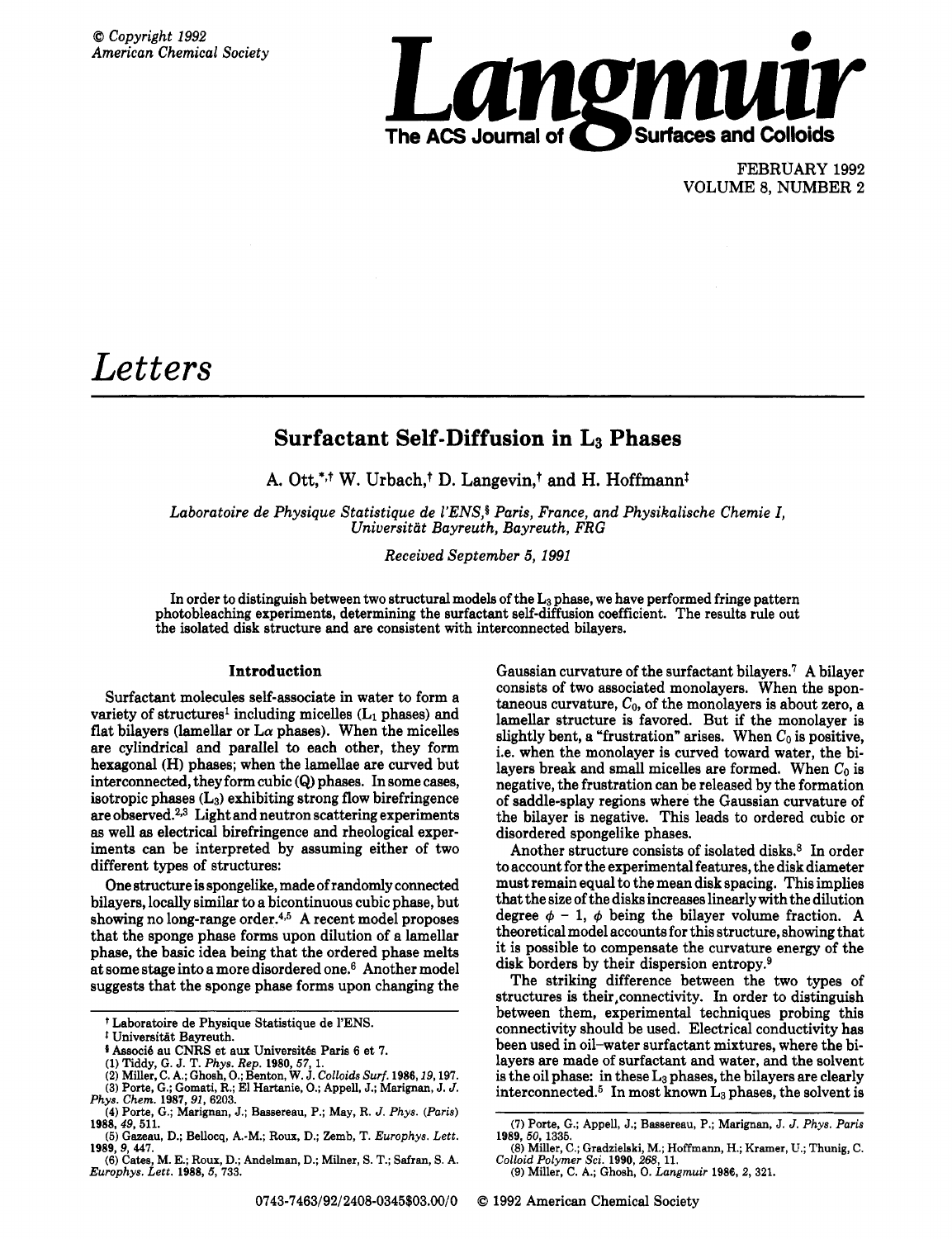

Figure 1. Phase diagram of the system C<sub>14</sub> DMAO/hexanol/ water at 25 °C.

water and the electrical conductivity is no longer a probe of the bilayer connectivity. NMR spin-echo techniques allow the determination of the surfactant self-diffusion coefficient  $D$ . If the surfactant forms isolated disks,  $D$  is the diffusion coefficient of these objects. If the surfactant forms connected layers,  $D$  is close to the twodimensional diffusion coefficient of the surfactant, i.e. to the value measured in lamellar phases  $D_{\alpha}$ ; due to obstruction effects, one expects  $D = \frac{2}{3}D_{\alpha}$ .<sup>10</sup> This simple analysis presupposes that the surfactant remains trapped in the layers and does not exchange with the solvent. Such exchange has been observed in a spongelike microemulsion phase where the surfactant diffusion coefficient D **was** found to be 5 times larger than the diffusion coefficient of a probe better embedded in the surfactant layer.<sup>11</sup>

In order to resolve the present issue without any ambiguity, we performed fluorescence recovery after fringe pattern photobleaching experiments (FRAPP) to measure the diffusion coefficient of a fluorescent amphiphilic probe embedded in the surfactant layers. In this experiment, we can vary the chain length of the probe and change its residence time in the layer. If D does not depend on the chain length, this means that the fraction of time spent by the probe in the solvent is negligible, and the straightforward analysis holds.

#### **Experimental Section**

The samples are mixtures of water, 1-hexanol, and n-tetradecyldimethylamine oxide  $(C_{14}DMAO)$ . The surfactant is obtained from Hoechst and purified as described previously.12 The phase diagram is represented in Figure 1. The **L3** phase exists over a narrow range of alcohol to surfactant ratios for surfactant concentrations varying by more than an order of magnitude **(50-**  800 mM). The solvent is pure water. The bilayer volume fraction is  $\phi = 10^{-3}C(M_s + nM_a)$ , where C is the surfactant molar concentration.  $M_s$  and  $M_a$  are the surfactant and alcohol molecular weights, and *n* is the ratio of alcohol to surfactant number of molecules (here  $n \sim 2$ ).

The FRAPP experiments have been done on several samples for surfactant concentrations ranging between **50** and 600 mM. Details on the experimental procedure can be found elsewhere.<sup>13</sup> The fluorescent recovery curves are exponential in **all** cases. The



Figure *2.* Self-diffusion coefficient *D* versus surfactant concentration C: square,  $L_{\alpha}$  phase; circles:  $L_3$  phase; the straight line represents the mean value of  $D = (3.86 \pm 0.08 \times 10^{-7} \text{ cm}^2/\text{s})$ .

decay times  $\tau$  are inversely proportional to the square of the fringe spacing *i* in the range  $5 < i < 100 \mu$ m. This allows us to deduce the diffusion coefficient *D:*  $\tau = i^2/4\pi^2 D$ . The measured values are given in Figure **2.** 

#### **Discussion**

The measured  $D = (3.86 \pm 0.08) \times 10^{-7} \text{ cm}^2/\text{s}$  does not depend on the surfactant concentration. This is consistent with the existence of interconnected bilayers. In the case of disks, D should be inversely proportional to their diameter *d,* and not too much dependent on the disk concentration.14 This implies that *D* should be about proportional to  $\phi$ ; this is clearly not the case. Moreover, the measured diffusion coefficient is comparable to the one measured in cubic phases<sup>15</sup> and does not correspond to objects of the size of disks.

In order to confirm this result, we have measured *D* in the nearby lamellar phase for  $c = 100$  mM. The  $L_{\alpha}$  phase has been oriented by repeated temperature cycles in a thin glass cell.<sup>16</sup> The value of  $D$  in the direction parallel to the lamellae is given in Figure **2.** The value of *D* in the direction perpendicular to the lamellae is a factor **100** times smaller, confirming the good quality of the achieved orientation.  $D_{\alpha}/D = 1.45 \pm 0.07$  in agreement with the theory,1° assuming that the phase consists of interconnected bilayers.

In this experiment, we have used two different lengths of the aliphatic chain of the fluorescein probe, 16 and 18 carbon atoms. This changes the residence time of the probe in the surfactant layer by at least an order of magnitude.17 The measured diffusion coefficient was the same for the two probes used, confirming that the time spent by the probe in the solvent is negligible.

Due to the limited spatial scale probed during the experiments, the present experiments demonstrate that the layers are interconnected over a scale equal to  $i_{\text{max}}$ , i.e. 100  $\mu$ m, which is much larger than the estimated size of the disks. Let us note that FRAPP experiments allows one to probe the connectivity over ascale larger than **NMR**  spin echo, where the time scale is shorter, of the order of

**<sup>(10)</sup>** Anderson, **D.** M.; WennerstrBm, H. J. Phys. *Chem.* **1990,94,8683. (11)** Chatenay, **D.;** GuBring, P.; Urbach, W.; Cazabat, A.-M.; Langevin, D.; Meunier, J.; Léger, L.; Lindman, B. In Surfactants in Solutions; Mittal, K. L., Bothorel, P., Eds.; Plenum: New York, 1986; Vol. 6, p 1373.<br>(12) Hoffmann, H.; Oetter, G.; Schwandner, B. Prog. Colloid Polym.

*Sci.* **1987, 73, 95.** 

**<sup>(13)</sup>** Messager, **R.;** Ott, A.; Chatenay, D.; Urbach, W.; Langevin, D. *Phys. Rev. Lett.* **1988, 60, 1410.** 

**<sup>(14)</sup>** Chatenay, **D.;** Urbach, W.; Messager, R.; Langevin, D. J. *Chem. Phys.* **1987,** *4,* **2343.** 

**<sup>(15)</sup>** Eriksson, P. 0.; Lindblom, G. J. J. *Phys. Chem.* **1982,** *86,* **387. (16)** Ott, **A.;** Urbach, W.; Langevin, D.; Ober, R.; **Waks,** M. Europhys. Lett. **1990,** *12,* **395.** 

<sup>(17)</sup>Aniansson, E. A. G.; **Wall,** S. N.; Almgren, M.; Hoffmann, H.; Kielman, I.; Ulbricht, W.; Zana, R.; **Lang,** J.; Tondre, C. J. *Phys. Chem.*  **1976,** *80,* **905.**